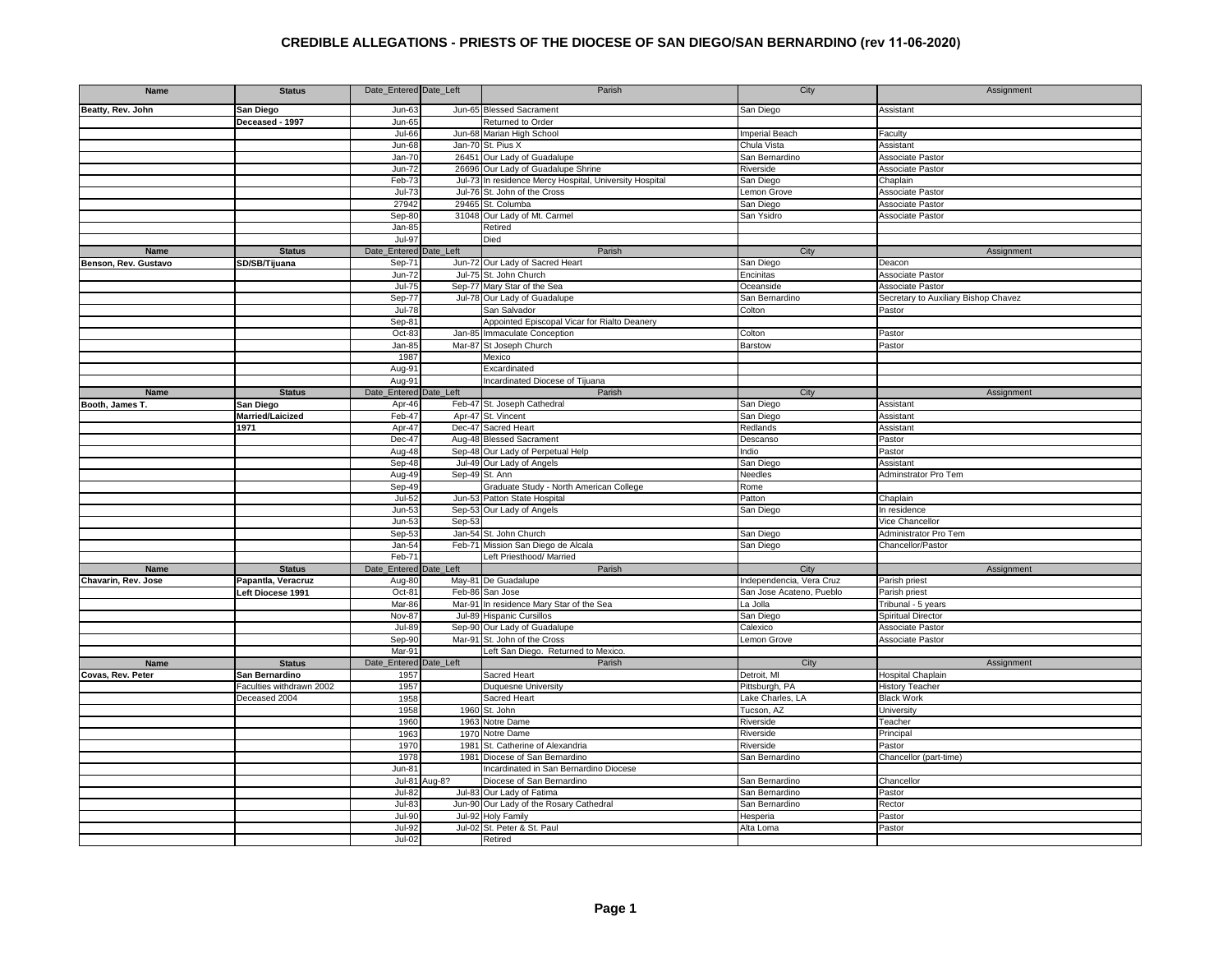| Name                            | <b>Status</b>               | Date_Entered Date_Left |               | Parish                                               | City              | Assignment                                    |
|---------------------------------|-----------------------------|------------------------|---------------|------------------------------------------------------|-------------------|-----------------------------------------------|
| Doxie, Msgr. Donald F.          | San Diego                   | Feb-52                 |               | Apr-52 Immaculate Heart Seminary                     | El Cajon          | <b>Student Priest</b>                         |
|                                 | Deceased 1976               | Apr-52                 |               | Mar-53 St. Margaret                                  | Chino             | Curate                                        |
|                                 |                             | Mar-53                 |               | Aug-53 St. George                                    | Ontario           | Curate                                        |
|                                 |                             |                        |               | Jan-54 St. Charles Borromeo                          |                   | Curate                                        |
|                                 |                             | Aug-53                 |               |                                                      | San Diego         |                                               |
|                                 |                             | Jan-54                 |               | Apr-54 Our Lady of Perpetual Help                    | Lakeside          | In Residence/ Asst. Dir. Propagation of Faith |
|                                 |                             | Apr-54                 |               | Jun-55 Our Lady of Rosary                            | San Diego         | Assistant                                     |
|                                 |                             | Feb-55                 |               |                                                      | San Diego         | Secretary to Bishop                           |
|                                 |                             | Jun-55                 |               | Sep-55 St. Charles Borromeo                          | San Diego         | In Residence                                  |
|                                 |                             | Sep-55                 |               | Apr-57 St. Joseph Cathedral                          | San Diego         | Assistant                                     |
|                                 |                             | Apr-57                 |               | Leave of Absence                                     |                   | Chaplain Corps U.S.Navy                       |
|                                 |                             | Jul-61                 | <b>Jul-68</b> |                                                      | San Diego         | Vice Chancellor                               |
|                                 |                             | Jul-68                 |               | Nov-76 St. Brigid                                    | San Diego         | Pastor                                        |
|                                 |                             | Nov-76                 |               | Died                                                 |                   |                                               |
| Name                            | <b>Status</b>               | Date_Entered           | Date_Left     | Parish                                               | City              | Assignment                                    |
| Engl, Rev. Simeon (Samuel) Engl | Deceased 1989               | 1930                   |               | 1931 St. Patrick                                     | Green Bay, WI     |                                               |
|                                 | Formerly incard.            | 1931                   |               | 1933 St. Stephen                                     | Stevens Point, WI |                                               |
|                                 |                             |                        |               |                                                      |                   |                                               |
|                                 | <b>Green Bay Diocese</b>    | 1933                   |               | 1934 St. Mary                                        | De Pere, WI       |                                               |
|                                 |                             | 1934                   |               | 1934 St. Mary                                        | Hilbert, WI       |                                               |
|                                 | <b>Incardinated SD 1961</b> | 1934                   |               | 1935 Sacred Heart                                    | Aurora, WI        |                                               |
|                                 |                             | 1935                   |               | 1947 St. Leonard                                     | Laone, WI         |                                               |
|                                 |                             | 1947                   |               | 1948 Hospital Chaplain                               |                   | Langlade Memorial Hospital                    |
|                                 |                             | 1948                   |               | 1950 Holy Trinity                                    | Jericho, WI       |                                               |
|                                 |                             | 1950                   |               | 1952 Leave of Absence                                |                   |                                               |
|                                 |                             | 1952                   |               | 1953 St. Sebastian                                   | Isaar, WI         |                                               |
|                                 |                             | 1953                   |               | 1954 St. Michael                                     | Suring, WI        |                                               |
|                                 |                             | 1954                   |               | 1961 Leave of Absence                                | Green Bay, WI     | Moves to San Diego for health reasons         |
|                                 | <b>First SD Assignment</b>  | 1955                   | 1955          | St. Joseph                                           | Upland            | Assistant                                     |
|                                 |                             | 1955                   |               | 1955 Our Lady of Guadalupe                           | Calexico          | Assistant                                     |
|                                 |                             | 1955                   |               | 1956 Precious Blood                                  | Banning           | Assistant                                     |
|                                 |                             | 1956                   |               | 1959 St. Jude                                        | San Diego         | Assistant                                     |
|                                 |                             |                        |               |                                                      |                   |                                               |
|                                 |                             | 1959                   |               | 1964 St. Mel                                         | Norco             | Administrator                                 |
|                                 |                             | 1965                   |               | 1967 Mercy Hosp                                      | San Diego         | Chaplain                                      |
|                                 |                             | 1967                   |               | 1969 St. Mary Magdalen                               | Jacumba           | Administrator                                 |
|                                 |                             | 1969                   |               | 1989 Retired                                         |                   |                                               |
|                                 |                             | 1989                   |               |                                                      |                   | Deceased 1/4/89                               |
| <b>Name</b>                     | <b>Status</b>               | Date_Entered Date_Left |               | Parish                                               | City              | Assignment                                    |
| Foley, Rev. James Patrick       | <b>Retired in NorCal</b>    | Sep-73                 |               | Jul-74 St. Michael                                   | San Diego         | Associate Pastor                              |
|                                 | <b>Faculties withdrawn</b>  | $Jul-74$               |               | Sep-74 Our Lady of Grace                             | El Cajon          | Associate Pastor                              |
|                                 | No parish assignment        | Sep-74                 |               | Aug-77 University High School                        | San Diego         | Chaplain                                      |
|                                 | since 1991                  | Aug-77                 |               | Nov-77 St. Therese                                   | San Diego         | In residence                                  |
|                                 |                             | Nov-77                 |               | Sep-78 University of San Diego                       | San Diego         | In residence                                  |
|                                 |                             | $Jun-82$               |               | Jan-83 Blessed Sacrament                             | San Diego         | Associate Pastor                              |
|                                 |                             | $Jan-83$               |               | Aug-83 Given permission for further studies          |                   |                                               |
|                                 |                             | Aug-83                 |               | Jul-84 St. Mary Magdalene                            | San Diego         | Associate Pastor                              |
|                                 |                             | <b>Jul-84</b>          |               | Aug-90 St. Francis Seminary                          | San Diego         | Director, Diaconate Program/Faculty           |
|                                 |                             | Aug-90                 |               |                                                      |                   | Faculty/Dept. of Religion                     |
|                                 |                             |                        |               | Jan-91 University of San Diego                       | San Diego         |                                               |
|                                 |                             | Jan-91                 |               | Sep-91 Leave of absence (family and personal issues) |                   |                                               |
|                                 |                             | Sep-91                 | Oct-94        | Christian Brothers High School                       | Sacramento        | Teacher/Chaplain                              |
|                                 |                             | May-98                 | Aug-99        | Santa Rosa Diocese                                   |                   | <b>Special Ministry</b>                       |
|                                 |                             | $Jun-10$               |               | Suspended from ministry                              |                   |                                               |
|                                 |                             | $Jan-12$               |               | Faculties restored                                   | San Diego         | none                                          |
|                                 |                             | Aug-15                 |               | <b>Faculties removed</b>                             |                   |                                               |
| Name                            | <b>Status</b>               | Date_Entered Date_Left |               | Parish                                               | City              | Assignment                                    |
| French, Rev. Michael            | San Diego                   | $Jul-64$               |               | Sep-64 Our Lady of Perpetual Help                    | Queens, NY        | Summer Assignment                             |
|                                 | Deceased                    | Sep-64                 |               | Jun-73 St. Anselm                                    | Brooklyn, NY      | <b>Associate Pastor</b>                       |
|                                 |                             | Sep-73                 |               |                                                      | San Diego         | Doctoral studies                              |
|                                 |                             | Mar-75                 |               | Benedictine Convent for Perpetual Adoration          | San Diego         | Chaplain                                      |
|                                 |                             | <b>Jun-95</b>          |               | Died                                                 |                   |                                               |
|                                 |                             |                        |               |                                                      |                   |                                               |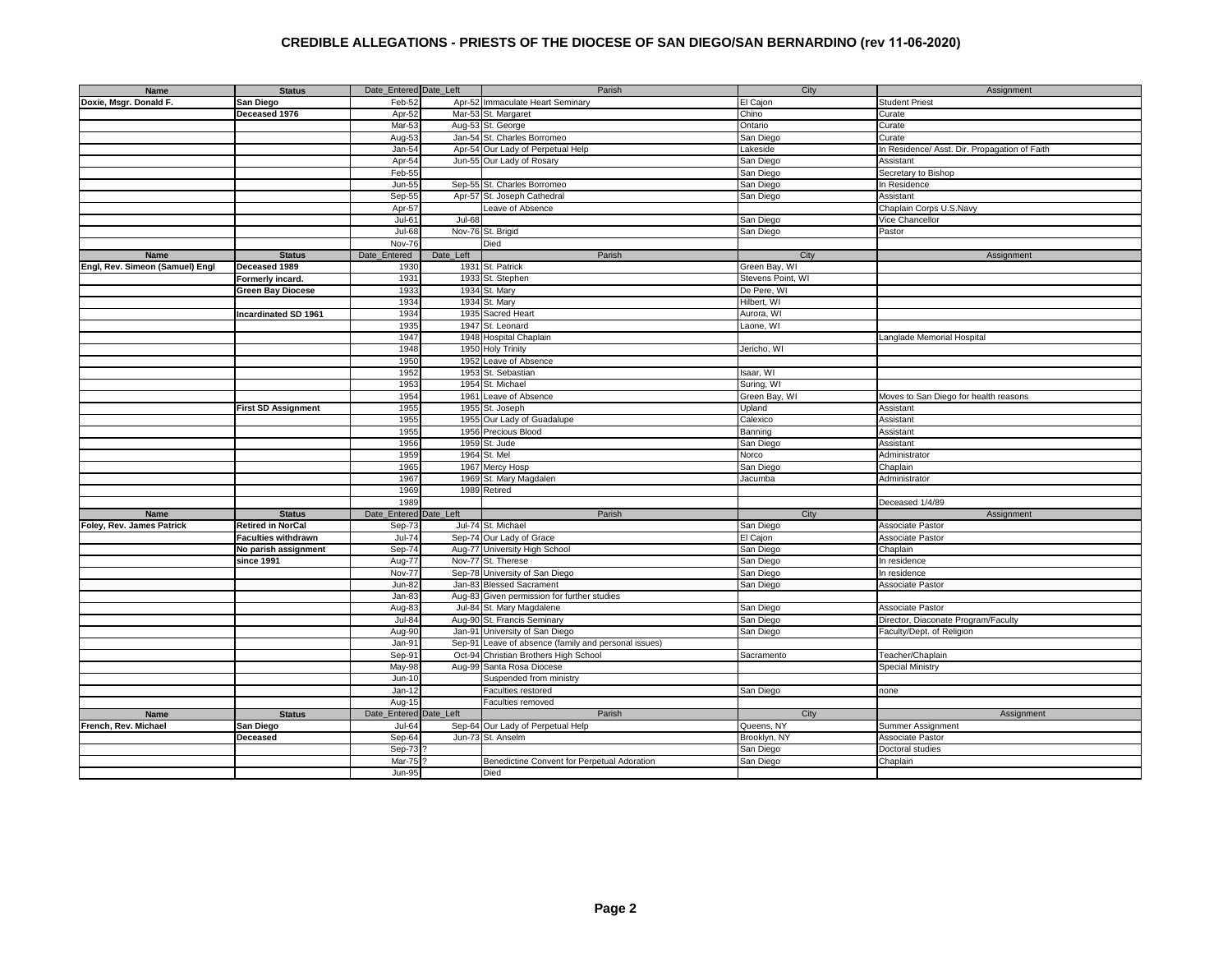| Name                    | <b>Status</b>            | Date Entered Date Left | Parish                                          | City           | Assignment          |
|-------------------------|--------------------------|------------------------|-------------------------------------------------|----------------|---------------------|
| Galindo, Msgr. Rudolph  | San Diego                | May-54                 | Feb-58 St. Edward                               | Corona         | Assistant           |
|                         | Removed                  | Feb-58                 | Feb-68 Our Lady of Guadalupe                    | Otay           | Pastor              |
|                         | <b>Deceased</b>          | Feb-68                 | Jul-74 Our Lady of Guadalupe                    | San Bernardino | Pastor              |
|                         |                          | Jul-74                 | Jul-76 Our Lady of Mt. Carmel                   | San Ysidro     | Pastor              |
|                         |                          | $Jul-76$               | Jul-83 St. Joseph Cathedral                     | San Diego      | Rector              |
|                         |                          | $Jul-83$               | May-86 Our Lady of Guadalupe                    | Calexico       | Pastor              |
|                         |                          | May-86                 | Retired                                         |                |                     |
| <b>Name</b>             | <b>Status</b>            | Date Entered Date Left | Parish                                          | City           | Assignment          |
| Ganahl, Rev. James      | SD/SB                    | Jun-55                 | Jun-56 St. Rita                                 | San Diego      | Assistant           |
|                         | Removed                  | Jun-56                 | Sep-56 St. Francis Assisi                       | Riverside      | Assistant           |
|                         | Deceased per SB          | Sep-56                 | Sep-58 St. Vincent                              | San Diego      | Assistant           |
|                         | <b>Diocese</b>           | Sep-58                 | Sep-59 College for Men                          | San Diego      | Staff               |
|                         |                          | Sep-58                 | Sep-59 St.Charles Borromeo                      | San Diego      | Assistant           |
|                         |                          |                        |                                                 |                |                     |
|                         |                          | Sep-59                 | Sep-64 College for Men                          | San Diego      | Staff, in residence |
|                         |                          | Sep-64                 | Jun-67 Immaculate Heart Seminary                | San Diego      | Spiritual Director  |
|                         |                          | Jun-67                 | Jul-67 St. Charles                              | Imperial Beach | Assistant           |
|                         |                          | Jul-67                 | Jul-73 San Gorgonio                             | Beaumont       | Pastor              |
|                         |                          | $Jul-73$               | Jul-81 St. Joan of Arc                          | Victorville    | Pastor              |
|                         |                          | $Jul-81$               | Jun-87 St. Catherine                            | Temecula       | Pastor              |
|                         |                          | <b>Jul-87</b>          | Retired                                         |                |                     |
| Name                    | <b>Status</b>            | Date Entered Date Left | Parish                                          | City           | Assignment          |
| Gill, Rev. Paul         | SD/SB                    | Jun-66                 | Nov-66 Our Lady of Guadalupe                    | San Bernardino | Assistant           |
|                         | Removed 1998             | Nov-66                 | Oct-67 Our Lady of Guadalupe                    | Calexico       | Assistant           |
|                         | Prayer & Penance 2004    | Oct-67                 | Oct-68 Our Lady of Guadalupe                    | San Bernardino | Assistant           |
|                         | Deceased, 10-29-2020     | Oct-68                 | Nov-71 Our Lady of Guadalupe                    | Calexico       | Assistant           |
|                         |                          | Nov-71                 | Jul-77 Our Lady of Perpetual Help               | _akeside       | Associate           |
|                         |                          | <b>Jul-77</b>          | Mar-81 St. Joan of Arc                          | Blythe         | Pastor              |
|                         |                          | Mar-81                 | Oct-82 Sabbatical                               |                |                     |
|                         |                          | Oct-82                 | St. Joseph the Worker                           | Loma Linda     | Pastor              |
|                         |                          | <b>Jul-98</b>          | Retired                                         |                |                     |
| Name                    | <b>Status</b>            | Date_Entered Date_Left | Parish                                          | City           | Assignment          |
| Gomez, Rev. Maximiliano | SD/Tlainepantia          | 1946                   | 1954 Graduate Studies and Ministry              | Rome           |                     |
|                         | <b>Presumed Deceased</b> | Aug-53                 | Jan-54 Our Lady of Guadalupe                    | San Bernardino | Assistant           |
|                         |                          | Feb-54                 | Jul-54 St. George                               | Ontario        | Assistant           |
|                         |                          | Jul-54                 | Sep-57 St. Mary                                 | Redlands       | Pastor              |
|                         |                          | Sep-57                 | Jun-61 St. Francis of Assissi                   | Riverside      | Pastor              |
|                         |                          | Jun-61                 | 1966 Our Lady of Perpetual Help                 | ndio           | Pastor              |
|                         |                          | 1966                   | Left diocese                                    |                |                     |
|                         |                          | Jan-67                 | Incardinated in Diocese of Tlalnepantla, Mexico |                |                     |
| <b>Name</b>             | <b>Status</b>            | Date_Entered Date_Left | Parish                                          | City           | Assignment          |
| Houck, Rev. Richard     | <b>San Diego</b>         | Jun-65                 | Jun-68 St. Vincent de Paul                      | San Diego      | Assistant           |
|                         | Deceased 2002            | <b>Jun-68</b>          | Sep-71 St. Charles Borromeo                     | San Diego      | Assistant           |
|                         |                          | Sep-71                 | Dec-72 Our Lady of Angels                       | San Diego      | Associate Pastor    |
|                         |                          | Dec-71                 | Jun-74 St. Charles                              | San Diego      | Associate Pastor    |
|                         |                          | Jun-74                 | Jan-77 St. Didacus                              | San Diego      | Associate Pastor    |
|                         |                          | Jan-77                 | Jul-84 Most Precious Blood                      | Chula Vista    | Associate Pastor    |
|                         |                          | <b>Jul-84</b>          | Sep-94 Our Lady of Light                        | Descanso       | Pastor              |
|                         |                          | Sep-94                 | Sep-96 Immaculate Conception                    | San Diego      | Priest in residence |
|                         |                          | Sep-96                 | Retired                                         |                |                     |
|                         |                          | 2-Feb                  | Died                                            |                |                     |
|                         |                          |                        |                                                 |                |                     |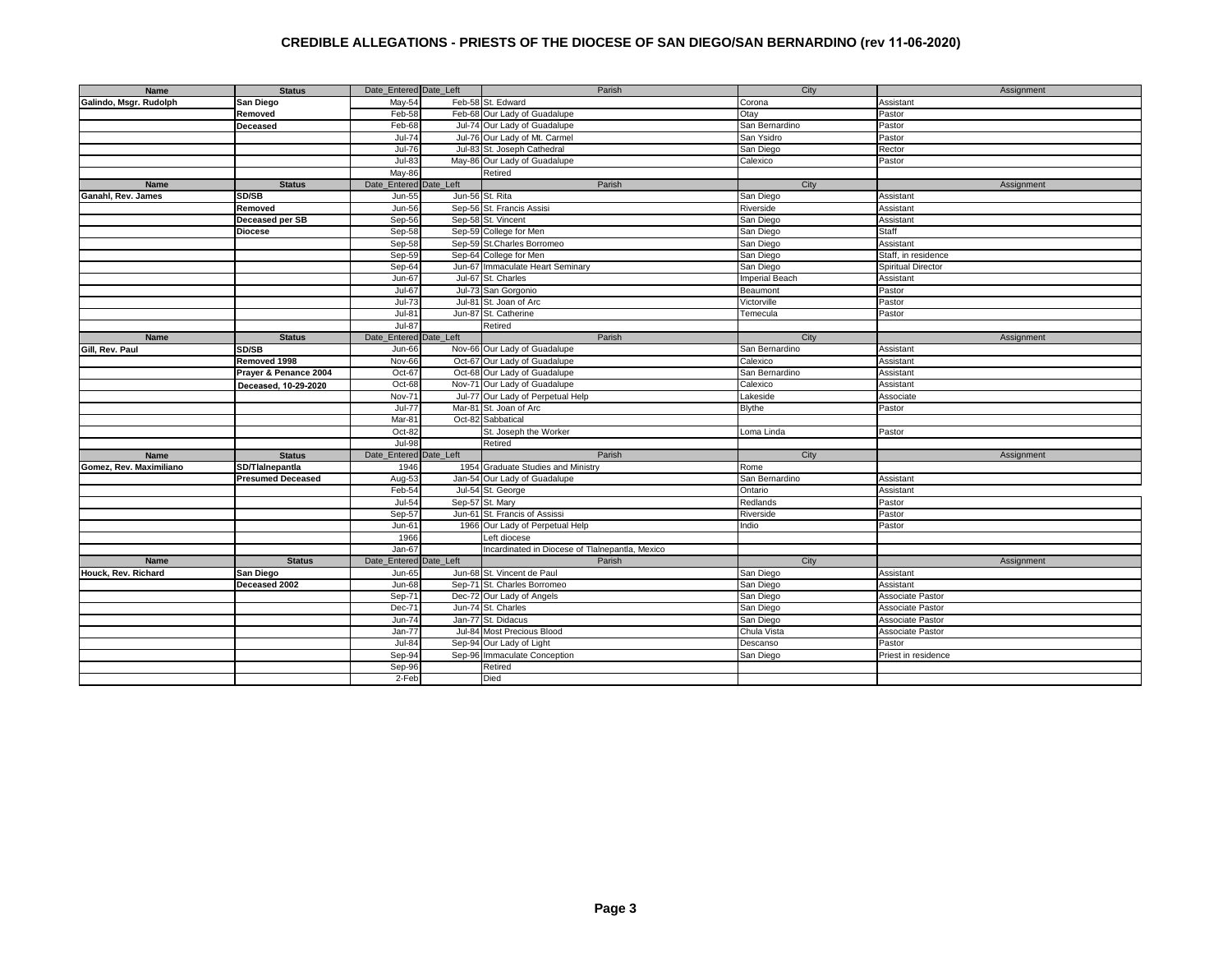| Name                      | <b>Status</b>  | Date_Entered Date_Left |               | Parish                                          | City           | Assignment                           |
|---------------------------|----------------|------------------------|---------------|-------------------------------------------------|----------------|--------------------------------------|
| Keith, Rev. John          | San Diego      | Jun-57                 |               | Feb-59 Cathedral                                | San Diego      | Curate                               |
|                           | Deceased 2003  | Feb-59                 |               | Apr-59 Univ. Apts                               | San Diego      | In Residence                         |
|                           |                | Apr-59                 |               | Jul-59 Seminary                                 | San Diego      | In Residence                         |
|                           |                | Jul-59                 |               | Oct-59 Aquinas High Staff/St. Anthony's         | San Bernardino | Staff                                |
|                           |                | Oct-5                  |               | Nov-59 Holy Rosary                              | San Bernardino | In Residence                         |
|                           |                | Nov-59                 |               | May-60 St. Bernardine Hospital                  | San Bernardino | In Residence                         |
|                           |                |                        |               |                                                 |                |                                      |
|                           |                | Sep-61                 |               | ncardinated                                     |                |                                      |
|                           |                | May-60                 |               | Dec-61 Our Lady of Fatima                       | San Bernardino | In Residence                         |
|                           |                | Dec-61                 |               | Aug-62 St. Bernardine Hospital                  | San Bernardino | Assistant Chaplain                   |
|                           |                | Aug-62                 |               | Aug-63 Leave of Absence                         |                | Air Force Chaplain                   |
|                           |                | Aug-63                 |               | Sep-63 University High School                   | San Diego      | Staff/ in residence                  |
|                           |                | Sep-63                 |               | Sep-64 Marian High School                       | Imperial Beach | Staff                                |
|                           |                | Sep-64                 |               | Sep-65 Aquinas High School                      | San Bernardino | Faculty                              |
|                           |                | Sep-65                 |               | Oct-70 St. Louis                                | Cathedral City | Assistant                            |
|                           |                | Oct-70                 |               | Jun-76 St. Joseph                               | Barstow        | Associate                            |
|                           |                | $Jun-76$               |               | Aug-77 St. Francis de Sales                     | Riverside      | Associate                            |
|                           |                | Aug-77                 | Jan-78        | Leave of Absence-illness                        |                |                                      |
|                           |                | $Jan-78$               | <b>Jun-81</b> | St. Charles Borromeo                            | San Diego      | Associate                            |
|                           |                | $Jun-81$               | Aug-82        | St. Martin                                      | La Mesa        | Associate                            |
|                           |                | Aug-82                 |               | Jan-90 Grossmont Hospital                       | La Mesa        | Chaplain/ in residence               |
|                           |                | $Jan-90$               |               | Retired                                         |                |                                      |
|                           |                | May-03                 |               | Died                                            |                |                                      |
| Name                      | <b>Status</b>  | Date_Entered           | Date_Left     | Parish                                          | City           | Assignment                           |
|                           |                | Jun-51                 |               | Jun-51 Mary, Star of the Sea                    | La Jolla       | Curate                               |
| Kraft, Rev. Msgr. William | San Diego      | $Jun-51$               |               |                                                 |                |                                      |
|                           | Deceased 2001  |                        |               | Nov-51 Our Lady of Guadalupe                    | San Bernardino | Curate                               |
|                           |                | Nov-51                 |               | May-52 St. Joseph Cathedral                     | San Diego      | Curate                               |
|                           |                | May-52                 |               | Aug-52 St. Bernardine's                         | San Bernardino | Curate                               |
|                           |                | Aug-52                 |               | May-53 Holy Rosary                              | San Bernardino | Curate                               |
|                           |                | May-53                 |               | Jul-56 Blessed Sacrament                        | San Diego      | Curate                               |
|                           |                | $Jul-56$               |               | Dec-69 St. Therese                              | San Diego      | Pastor                               |
|                           |                | Dec-69                 |               | Apr-70 Holy Cross Cemetery                      | San Diego      | Director                             |
|                           |                | Apr-70                 |               | Jul-77 Good Shepherd/ Sharp Hospital Complex    | San Diego      | Pastor/ Chaplain                     |
|                           |                | <b>Jul-77</b>          |               | Nov-78 St. Charles Borromeo                     | San Diego      | Pastor                               |
|                           |                | Nov-78                 |               | Jun-79 Catholic Community Services              | San Diego      | Director of Development Projects     |
|                           |                | Nov-78                 |               | Apr-80 Diocese of San Diego                     | San Diego      | Director of Stewardship              |
|                           |                | Apr-80                 |               | Jul-91 Diocese of San Diego                     | San Diego      | Director, Planned Giving             |
|                           |                | $Jul-91$               |               | Retired                                         |                |                                      |
|                           |                | Sep-01                 |               | Died                                            |                |                                      |
| Name                      | <b>Status</b>  | Date_Entered           | Date_Left     | Parish                                          | City           | Assignment                           |
| Lally, Rev. George**      | San Diego      | Jun-68                 |               | Sep-70 St. Francis of Assisi                    | Wakefield, CN  | Assistant                            |
|                           | <b>Married</b> | Sep-70                 |               | Feb-72 St. Mary                                 | El Centro      | Associate Pastor                     |
|                           |                | Feb-72                 |               | Applied for service as chaplain in armed forces |                |                                      |
|                           |                | 1979                   |               | Left priesthood                                 |                |                                      |
|                           |                |                        |               | Married                                         |                |                                      |
| <b>Name</b>               | <b>Status</b>  | Date Entered           | Date Left     | Parish                                          | City           | Assignment                           |
| Langille, Rev. Justin     | San Diego      | <b>Jul-80</b>          |               | Aug-80 St. John's                               | Encinitas      | Associate Pastor (Summer Assignment) |
|                           | Removed 2018   | Aug-80                 |               | Jul-81 North American College                   | Rome           | <b>Advanced Studies</b>              |
|                           |                | Aug-81                 |               | Jan-84 Our Mother of Confidence                 | San Diego      | <b>Associate Pastor</b>              |
|                           |                | Jan-84                 |               | Aug-86 Ascension                                |                | <b>Associate Pastor</b>              |
|                           |                |                        |               |                                                 | San Diego      |                                      |
|                           |                | Aug-86                 |               | Aug-88 Sacred Heart                             | Coronado       | <b>Associate Pastor</b>              |
|                           |                | Sep-88                 |               | Jul-90 St. Francis Seminary                     | San Diego      | Director of Vocations                |
|                           |                | Jul-90                 |               | Aug-91 St. Therese                              | San Diego      | Associate Pastor                     |
|                           |                | Aug-91                 |               | Jul-92 Sabbatical                               |                |                                      |
|                           |                | Jul-92                 |               | Jul-96 Santa Sophia                             | Spring Valley  | <b>Associate Pastor</b>              |
|                           |                | <b>Jul-96</b>          |               | Jul-07 Unassigned                               |                |                                      |
|                           |                | Jul--07                |               | Jul-11 St. Louise de Marillac                   | El Cajon       | Pastor                               |
|                           |                | $Jul-11$               | Jun-12        | Immaculate Conception                           | San Diego      | Pastor                               |
|                           |                | Aug-12                 | Oct-12        | Sabbatical                                      |                |                                      |
|                           |                | Mar-13                 |               | Oct-13 Nazareth House                           | San Diego      | Chaplain                             |
|                           |                | <b>Nov-13</b>          |               | Unassigned                                      | San Diego      | Supply                               |
|                           |                |                        |               | Oct-18 Faculties removed                        |                |                                      |
|                           |                |                        |               |                                                 |                |                                      |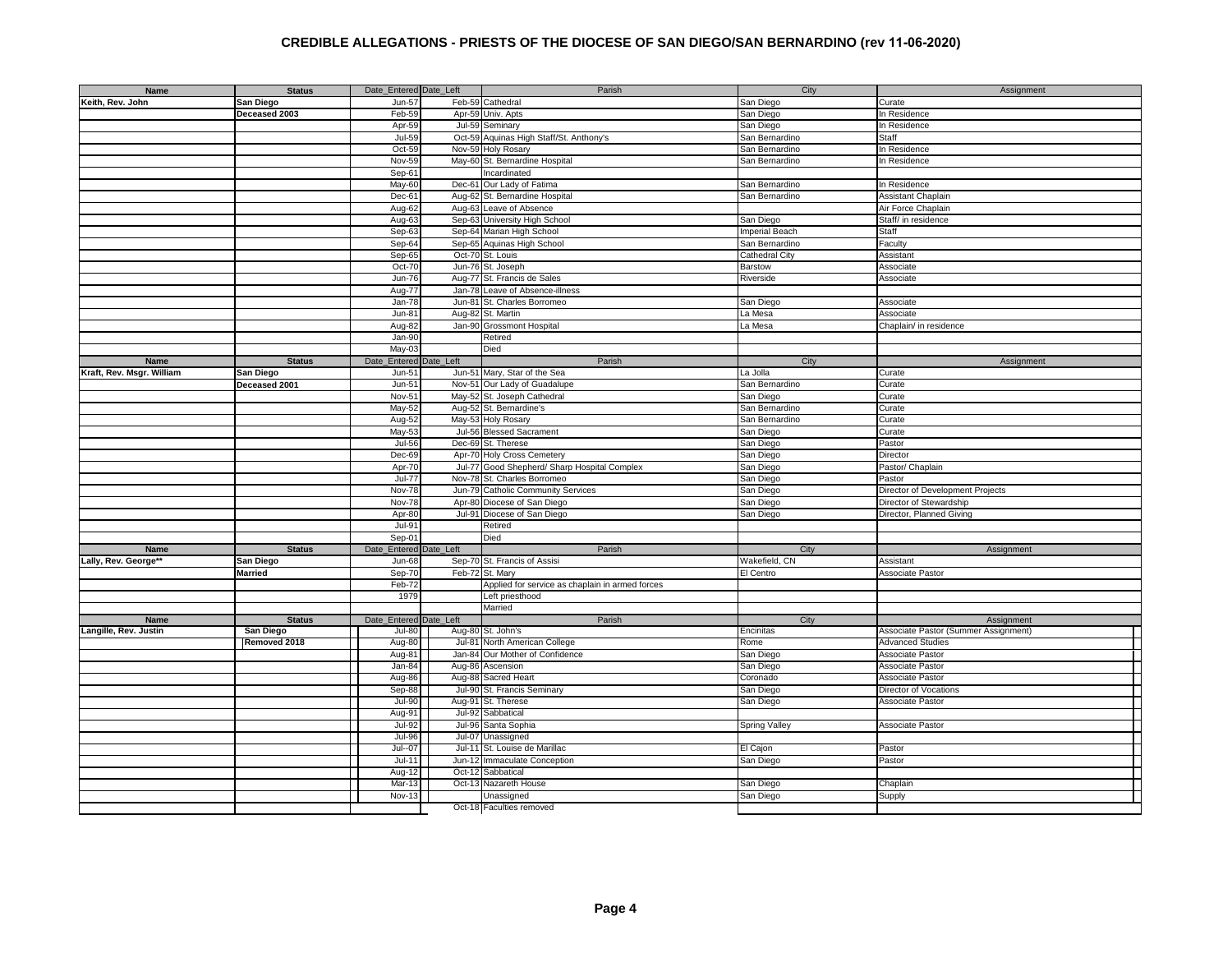| Name                     | <b>Status</b> | Date_Entered Date_Left |                 | Parish                              | City                    | Assignment                             |
|--------------------------|---------------|------------------------|-----------------|-------------------------------------|-------------------------|----------------------------------------|
| Luque, Rev. Peter        | SD/SB         | Apr-62                 |                 | Jul-63 St. Anthony                  | San Bernardino          | Assistant                              |
|                          | Removed 2003  | Jul-63                 |                 | Jul-64 St. Therese                  | San Diego               | Assistant                              |
|                          |               |                        |                 |                                     |                         |                                        |
|                          | Deceased 2013 | Jul-64                 |                 | Jun-68 St. Edward                   | Corona                  | Assistant                              |
|                          |               | Jun-68                 |                 | Sep-69 Our Lady of Guadalupe Shrine | Riverside               | Assistant                              |
|                          |               | Sep-69                 | <b>Jul-78</b>   | San Salvador                        | Colton                  | Administrator to 1/1974; Pastor 1/1974 |
|                          |               | Nov-78                 |                 | Jan-89 Vicar for Hispanic Affairs   |                         |                                        |
|                          |               | Jan-89                 |                 | Jul-94 Our Lady of Guadalupe        | Chino                   | Pastor                                 |
|                          |               | <b>Jul-94</b>          |                 | St. Edward                          | Corona                  | Pastor                                 |
|                          |               | Feb-03                 |                 | Resigned as Pastor                  |                         |                                        |
|                          |               |                        |                 |                                     |                         |                                        |
| Name                     | <b>Status</b> | Date_Entered           | Date_Left       | Parish                              | City                    | Assignment                             |
| McGinn, Rev. Malachy     | SD/SB         | May-61                 |                 | Sep-61 St. Edward                   | San Diego               | Assistant                              |
|                          | Deceased 1998 | Sep-61                 | Oct-61          | St. Mary                            | El Centro               | <b>Assistant Pastor</b>                |
|                          |               | Oct-61                 | May-67          | St. Rita                            | San Diego               | Assistant                              |
|                          |               | May-67                 |                 | Dec-68 St. Patrick                  | Carlsbad                | Assistant                              |
|                          |               | Dec-68                 | Dec-69 St. Rita |                                     | San Diego               | Assistant                              |
|                          |               | Dec-69                 |                 | Apr-72 St. Therese                  | San Diego               | Associate                              |
|                          |               |                        |                 |                                     |                         |                                        |
|                          |               | Apr-72                 |                 | Jul-74 Blessed Sacrament            | <b>Twentynine Palms</b> | Pastor                                 |
|                          |               | $Jul-74$               |                 | Jul-81 Our Lady of Assumption       | San Bernardino          | Pastor                                 |
|                          |               | Jul-81                 |                 | Jul-85 St. Margaret Mary            | Chino                   | Pastor                                 |
|                          |               | Jul-85                 |                 | St. Theresa                         | Palm Springs            | Pastor                                 |
|                          |               | Dec-98                 |                 | Died                                |                         |                                        |
| Name                     | <b>Status</b> | Date_Entered           | Date_Left       | Parish                              | City                    | Assignment                             |
| <b>McNamara, Patrick</b> | San Diego     | 1979                   | 1980            | Santa Sophia                        | Spring Valley           | Deacon                                 |
|                          |               | Aug-80                 | Aug-82          | Sacred Heart                        |                         |                                        |
|                          | Married 1995  |                        |                 |                                     | San Diego               | Associate                              |
|                          |               | Aug-82                 | Aug-83          | Sacred Heart                        | San Diego               | In Residence                           |
|                          |               | Aug-82                 |                 | Aug-83 University High School       | San Diego               | Chaplain                               |
|                          |               | Aug-83                 |                 | Oct-87 St. Pius X                   | Chula Vista             | Associate Pastor                       |
|                          |               | Oct-87                 |                 | Aug-89 University of Santa Clara    | Santa Clara             | Higher studies                         |
|                          |               | Aug-89                 |                 | St. Pius X                          | Chula Vista             | Associate Pastor                       |
|                          |               | Sep-90                 |                 | St. Pius X                          | Chula Vista             | Part time Associate Pastor             |
|                          |               |                        |                 |                                     |                         |                                        |
|                          |               |                        |                 | Marian High School                  | Imperial Beach          | Part time campus ministry              |
|                          |               | $Jul-9$                |                 | Aug-93 Marian High School           | Imperial Beach          | Full time ministry                     |
|                          |               | Aug-93                 |                 | Jul-94 St. Vincent de Paul          | San Diego               | Higher studies                         |
|                          |               | Jul-94                 |                 | Sep-94 St. Mary Magdalene           | San Diego               | Associate Pastor                       |
|                          |               | Sep-94                 |                 | Leave of absence                    |                         |                                        |
|                          |               | Mar-95                 |                 | Left priesthood (Married)           |                         |                                        |
| <b>Name</b>              | <b>Status</b> | Date_Entered           | Date_Left       | Parish                              | City                    | Assignment                             |
| Medaer, Msgr. Mark       |               | Mar-51                 |                 | Jun-55 St. Agnes                    |                         |                                        |
|                          | San Diego     |                        |                 |                                     | San Antonio, TX         | Assistant                              |
|                          | Deceased 1993 | Jun-55                 |                 | Feb-56 Minor seminary               | Pineville, LA           | Prefect-teacher                        |
|                          |               | Feb-56                 |                 | Sep-56 St. Michael                  | Annandale, VA           | Assistant                              |
|                          |               | Sep-56                 |                 | Jun-59 Roman Catholic High School   | Philadelphia, PA        | Teacher                                |
|                          |               | Jun-59                 |                 | Sep-61 St. Therese                  | San Diego               | Assistant                              |
|                          |               | Sep-61                 |                 | Jun-62 Our Lady of Guadalupe        | Calexico                | Assistant                              |
|                          |               | Jun-62                 |                 | Apr-71 Our Lady of Perpetual Help   | <b>Brawley</b>          | Pastor                                 |
|                          |               | Apr-71                 | <b>Jul-77</b>   | State Hospital                      | Patton                  | Chaplain                               |
|                          |               | Jul-77                 |                 |                                     |                         |                                        |
|                          |               |                        |                 | Jul-83 Our Lady of Guadalupe        | Calexico                | Pastor                                 |
|                          |               | $Jul-83$               | <b>Jul-92</b>   | St. Peter                           | Fallbrook               | Pastor                                 |
|                          |               | $Jul-92$               |                 | Oct-92 Retired                      |                         |                                        |
|                          |               | $Oct-92$               | <b>Nov-92</b>   | St. Anthony                         | <b>National City</b>    | Administrator                          |
|                          |               | Jun-93                 |                 | Died                                |                         |                                        |
| Name                     | <b>Status</b> | Date_Entered           | Date_Left       | Parish                              | City                    | Assignment                             |
| Mejia, Rev. Ricardo      | San Diego     | Sep-77                 |                 | Nov-77 St. Michael                  | San Diego               | In Residence                           |
|                          | Removed 1998  | Nov-77                 |                 | Feb-78 Padre Hidalgo Center         | San Diego               | Coordinator                            |
|                          |               | Feb-78                 |                 |                                     |                         |                                        |
|                          | Deceased 2016 |                        |                 | Jun-78 Our Lady of Guadalupe        | Calexico                | Associate Pastor                       |
|                          |               | $Jun-78$               |                 | Jan-80 Our Lady of Angels           | San Diego               | Associate Pastor                       |
|                          |               | Jan-80                 | Oct-80          | Our Lady of Mt. Carmel              | San Ysidro              | Associate Pastor                       |
|                          |               | Oct-80                 |                 | May-85 St. Mary                     | Escondido               | Associate Pastor                       |
|                          |               | May-85                 |                 | Feb-88 St. John of Cross            | Lemon Grove             | Associate Pastor                       |
|                          |               | Feb-88                 | May-91          | Our Lady of Perpetual Help          | <b>Brawley</b>          | Administrator                          |
|                          |               | May-91                 | Nov-91          | Leave of Absence-Military           |                         |                                        |
|                          |               | Nov-91                 |                 |                                     | Oceanside               |                                        |
|                          |               |                        |                 | Mar-92 St. Mary Star of Sea         |                         | In Residence                           |
|                          |               | Mar-92                 |                 | Jul-92 Our Lady of Mt. Carmel       | San Ysidro              | Associate Pastor                       |
|                          |               | Jul-92                 |                 | May-98 Our Lady of Mt. Carmel       | San Ysidro              | Administrator                          |
|                          |               | May-98                 |                 | Faculties removed                   |                         |                                        |
|                          |               | Feb-06                 |                 | Retired                             |                         |                                        |
|                          |               |                        |                 |                                     |                         |                                        |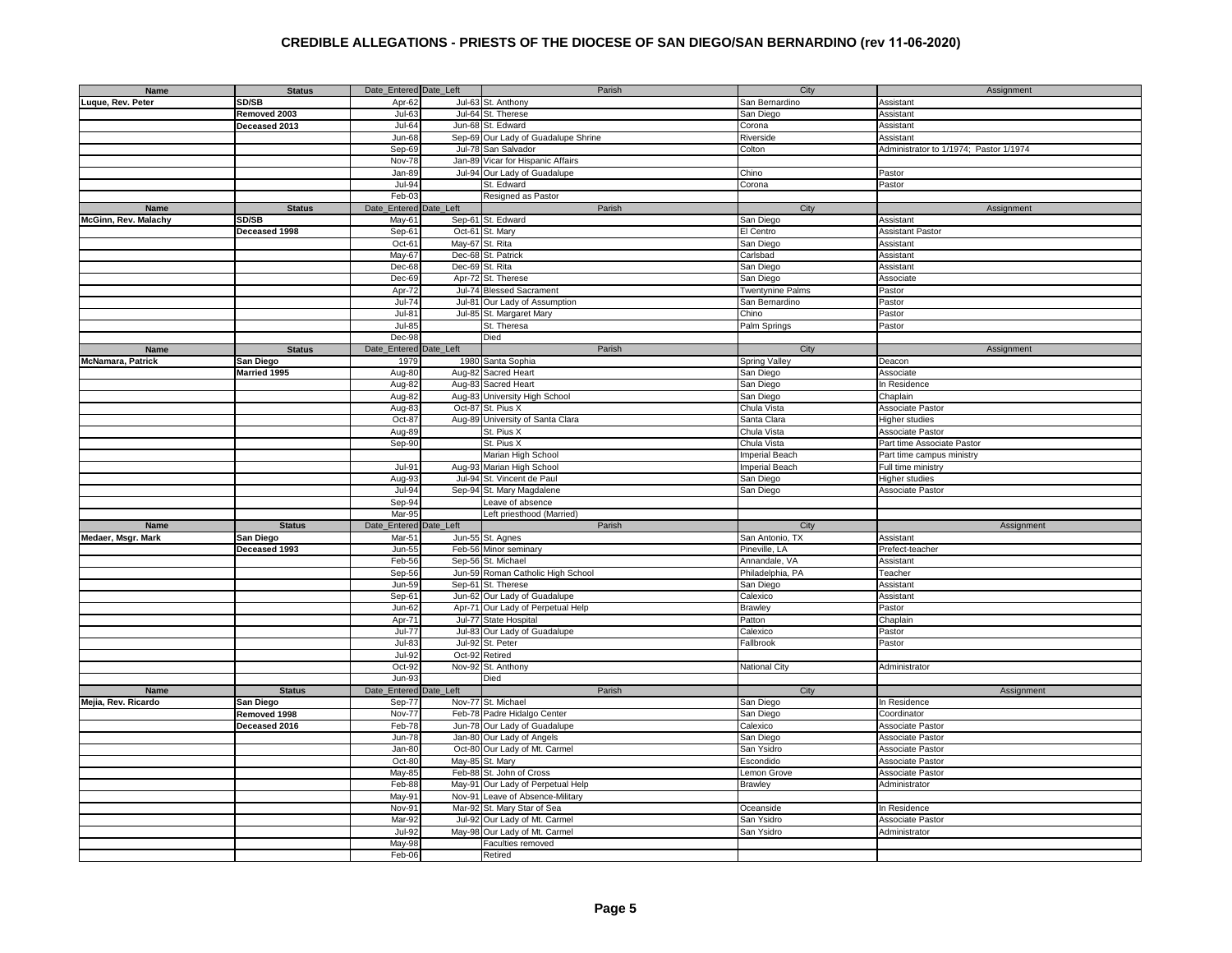| Name                       | <b>Status</b>                 | Date Entered Date Left | Parish                                           | City             | Assignment                                        |
|----------------------------|-------------------------------|------------------------|--------------------------------------------------|------------------|---------------------------------------------------|
| Moloney, Msgr. Thomas      | San Diego                     | <b>Jul-46</b>          | Oct-50 Our Lady of the Sacred Heart              | San Diego        | Assistant                                         |
|                            | Deceased 1986                 | Oct-50                 | Apr-52 St. Joseph Cathedral                      | San Diego        | Assistant                                         |
|                            |                               | Apr-52                 | Jul-52 St. Vincent de Paul                       | San Diego        | Assistant                                         |
|                            |                               | $Jul-52$               | Sep-55 Sacred Heart                              | <b>Bryn Mawr</b> | Pastor                                            |
|                            |                               | Sep-55                 | Jan-66 Our Lady of Perpetual Help                | Riverside        | Pastor                                            |
|                            |                               | Jan-66                 | Apr-86 Our Lady of Grace                         | El Cajon         | Pastor                                            |
|                            |                               | Apr-86                 | Died                                             |                  |                                                   |
|                            |                               |                        | Parish                                           |                  |                                                   |
| Name                       | <b>Status</b>                 | Date_Entered Date_Left |                                                  | City             | Assignment                                        |
| Montagna, Rev. Paolino     | San Diego                     | Oct-73<br>Aug-72       | Our Lady of Guadalupe                            | El Centro        | Associate Pastor                                  |
|                            | Deceased                      | Oct-73                 | Jan-75 Our Lady of Guadalupe                     | Calexico         | Associate Pastor                                  |
|                            |                               | Jan-75                 | Left Diocese. Returned to order in Texas         |                  |                                                   |
| <b>Name</b>                | <b>Status</b>                 | Date Entered Date Left | Parish                                           | City             | Assignment                                        |
| Nikliborc, Rev. Robert     | San Diego                     | Jun-55                 | Nov-55 St. Mary                                  | National City    | Assistant                                         |
|                            | Deceased 2006                 | Nov-55                 | Jan-56 St. Francis of Assisi                     | Vista            | Assistant                                         |
|                            |                               | Jan-56                 | Jan-57 Sent to Via Coeli Monastery               | Jemez Springs    |                                                   |
|                            |                               | Jan-57                 | Nov-71 St. Boniface School                       | Banning          | Assistant                                         |
|                            |                               | Nov-71                 | 1-Jul St. Anne                                   | San Diego        | Pastor                                            |
|                            |                               | $Jul-01$<br>Jun-02     | Retired                                          |                  |                                                   |
|                            |                               | Jun-02                 | Dec-04 St. Anne                                  | San Diego        | Administrator                                     |
|                            |                               | $Jan-05$               | Retired                                          |                  |                                                   |
|                            |                               | Mar-06                 | Died                                             |                  |                                                   |
| Name                       | <b>Status</b>                 | Date_Entered Date_Left | Parish                                           | City             | Assignment                                        |
| O'Keeffe, Msgr. Patrick J. | SD/SB                         | Aug-59                 | Jan-64 St. Rose of Lima                          | Chula Vista      | Assistant                                         |
|                            | <b>Faculties removed 1994</b> | Jan-64                 | Jan-66 St. John                                  | San Diego        | Assistant                                         |
|                            | Laicized 2006                 | Jan-66                 | Jul-69 Diocese of San Diego Pre-Seminary         | San Diego        |                                                   |
|                            |                               |                        | Dept. Univ. High                                 |                  |                                                   |
|                            |                               | Jul-69                 | Jul-70 Aquinas High, Director Pre-Seminary Prog. | San Bernardino   | Faculty                                           |
|                            |                               | Jul-69                 | Jul-70 St. Thomas More                           | Rialto           |                                                   |
|                            |                               | $Jul-70$               |                                                  |                  | In Residence                                      |
|                            |                               |                        | Jul-71 Our Lady of Mt. Carmel                    | Rancho Cucamonga | Pastor                                            |
|                            |                               | Jul-71                 | Aug-76 St. Adelaide                              | lighland         | Pastor                                            |
|                            |                               | Aug-76                 | Jul-77 St. Joseph the Worker                     | Loma Linda       | Pastor                                            |
|                            |                               | <b>Jul-77</b>          | Jul-83 St. Peter & St. Paul                      | Alta Loma        | Pastor                                            |
|                            |                               | $Jul-82$               |                                                  | Ontario          | Episcopal Vicar                                   |
|                            |                               | $Jul-83$               | Jun-90 Diocese of San Bernardino                 | San Bernardino   | Director of Seminarians and Vocations             |
|                            |                               | Oct-88                 | Nov-92 St. Margaret Mary                         | Chino            | Pastor                                            |
|                            |                               | <b>Nov-92</b>          | <b>Holy Family</b>                               | Hesperia         | In Residence                                      |
|                            |                               | Apr-94                 | Retired                                          |                  |                                                   |
| Name                       | <b>Status</b>                 | Date_Entered Date_Left | Parish                                           | City             | Assignment                                        |
| Polizzi, Rev. Daniel       | San Diego                     | 1969                   | Jun-70 St. Francis Solano                        | Sonoma           | Associate Pastor                                  |
|                            | Deceased 2003                 | <b>Jul-70</b>          | Jun-73 Immaculate Conception                     | Colton           | In Residence                                      |
|                            |                               | May-71                 | Jun-73 St. George                                | Ontario          | In Residence                                      |
|                            |                               | $Jun-73$               | Jul-75 Sacred Heart                              | San Diego        | In Residence                                      |
|                            |                               | Sep-76 SDSU<br>Jul-75  |                                                  | San Diego        | Associate Chaplain                                |
|                            |                               | Jan-78                 | Sep-78 Resident Assist. To Director of Ed.       | San Diego        | Assistant to Director                             |
|                            |                               | $Jan-78$               | Jul-90 St. Catherine Laboure                     | San Diego        | In Residence                                      |
|                            |                               | Sep-78                 | Nov-85 Family Life Center                        | San Diego        | Associate Director                                |
|                            |                               | Nov-85                 | Jul-90 Family Life Center                        | San Diego        | Director                                          |
|                            |                               | $Jul-90$               | Jul-93 Christ the King                           | Kahului, Hawaii  |                                                   |
|                            |                               | $Jul-93$               | Dec-93 St. William                               | Del Mar          | In Residence                                      |
|                            |                               |                        |                                                  | Vista            | In Residence                                      |
|                            |                               | Dec-93                 | Feb-94 St. Francis                               |                  |                                                   |
|                            |                               | Feb-94                 | Jun-97 Scripps Memorial/Thornton-Chaplain        | San Diego        | Chaplain, with residence at All Hallows, La Jolla |
|                            |                               | $Jul-03$               | Died                                             |                  |                                                   |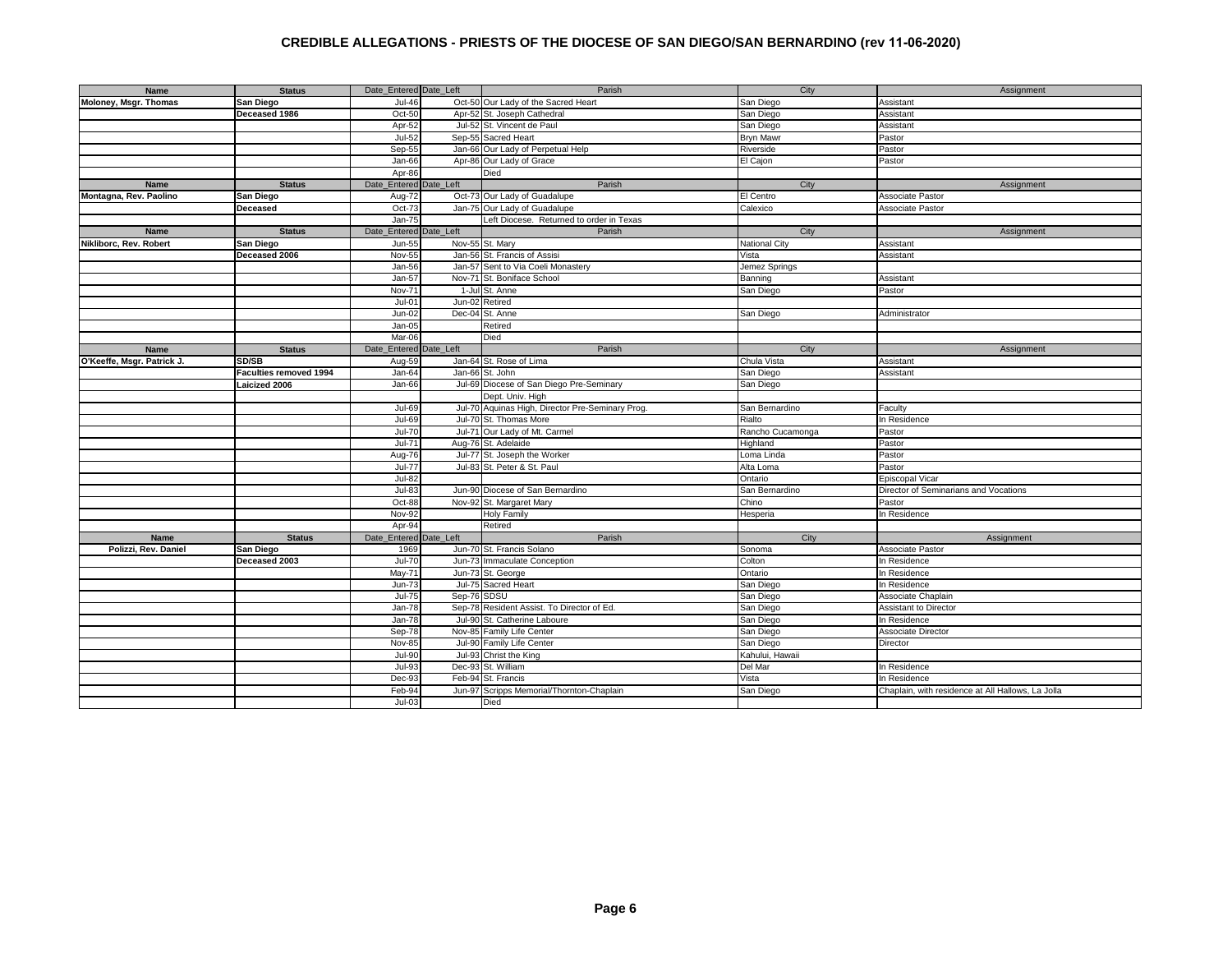| Name                    | <b>Status</b>            | Date_Entered Date_Left |               | Parish                            | City                 | Assignment            |
|-------------------------|--------------------------|------------------------|---------------|-----------------------------------|----------------------|-----------------------|
| Robier, Rev. Franz      | O.Carm./SB               | Jun-55                 |               | Oct-55 Blessed Sacrament          | San Diego            | Assistant             |
|                         | Deceased 1994            | Oct-55                 |               | Oct-57 Holy Spirit                | San Diego            | Assistant             |
|                         |                          | $Oct-57$               | Nov-57        | Via Coeli                         |                      |                       |
|                         |                          |                        |               |                                   |                      |                       |
|                         |                          | Nov-57                 | Sep-58        | St. Joan of Arc                   | Victorville          | Assistant             |
|                         |                          | $Sep-58$               | Aug-59        | St. George                        | Ontario              | Assistant             |
|                         |                          | Aug-59                 | Apr-63        | St. Anthony                       | San Bernardino       | Assistant             |
|                         |                          | Apr-63                 | Sep-63        | Immaculate Heart Seminary         | San Diego            | In Residence          |
|                         |                          | $Sep-63$               | Mar-66        | St. John                          | Encinitas            | Assistant             |
|                         |                          | Mar-66                 | Jun-67        | St. Anthony                       | Riverside            | Administrator         |
|                         |                          | $Jun-67$               |               | Sep-71 Carmelite Monastery        | San Diego            | Chaplain              |
|                         |                          |                        |               |                                   |                      |                       |
|                         |                          | Sep-71                 |               | Jun-75 St. Joan of Arc            | Victorville          | Associate             |
|                         |                          | $Jun-75$               |               | Jul-82 St. Madeline Sophie        | Trona                | Pastor                |
|                         |                          | Apr-94                 |               | Died                              |                      |                       |
| Name                    | <b>Status</b>            | Date_Entered           | Date_Left     | Parish                            | City                 | Assignment            |
| Rodrigue, Anthony       | SD/SB                    | Apr-62                 |               | Mar-64 Mary Star of the Sea       | La Jolla             | Assistant             |
|                         | Laicized 1991            | Mar-64                 |               | Mar-66 Our Lady of Perpetual Help | Lakeside             | Assistant             |
|                         | <b>Deceased</b>          | Mar-66                 |               | Nov-67 St. John                   | Encinitas            | Assistant             |
|                         |                          |                        |               |                                   |                      |                       |
|                         |                          | Nov-67                 |               | Jul-71 Our Lady of Guadalupe      | Calexico             | Assistant             |
|                         |                          | Jul-7                  | <b>Jan-72</b> | Our Lady of Perpetual Help        | Indio                | Associate             |
|                         |                          | Jan-72                 |               | Jul-73 St. Joseph                 | <b>Barstow</b>       | Associate             |
|                         |                          | Jul-7:                 |               | Dec-74 St. Augustine              | Eagle Mountain       | Pastor                |
|                         |                          | $Dec-74$               | <b>Jul-75</b> | St. Michael                       | Poway                | Associate             |
|                         |                          | $Jul-75$               | <b>Jun-77</b> | Our Lady of Guadalupe             | El Centro            | Pastor                |
|                         |                          | $Jun-77$               | Feb-81        | St. George                        | Ontario              | Associate             |
|                         |                          | Feb-81                 |               |                                   |                      |                       |
|                         |                          |                        | Jul-81        | St. Joseph the Worker             | Loma Linda           | Temporary Assistant   |
|                         |                          | $Jul-81$               |               | Sep-82 St. Joseph the Worker      | Loma Linda           | Associate Pastor      |
|                         |                          | Jan-83                 |               | Retired                           |                      |                       |
| <b>Name</b>             | <b>Status</b>            | Date_Entered           | Date_Left     | Parish                            | City                 | Assignment            |
| Roll, Rev. David        | San Diego                | May-70                 |               | Jul-70 St. Patrick                | Carlsbad             | Associate Pastor      |
|                         | <b>Faculties Removed</b> | $Jul-70$               |               | May-72 St. Agnes                  | San Diego            | Associate Pastor      |
|                         | 1986                     | May-72                 | Apr-76        | Mary Star of the Sea              | La Jolla             | Associate Pastor      |
|                         |                          | Apr-76                 | Oct-76        | St. Kieran                        | El Cajon             |                       |
|                         |                          |                        |               |                                   |                      | Associate Pastor      |
|                         |                          | $Oct-76$               |               | Sep-81 St. Mary Star of the Sea   | Oceanside            | Associate Pastor      |
|                         |                          | Sep-81                 |               | May-84 St. Therese                | San Diego            | Associate Pastor      |
|                         |                          | May-84                 |               | Jul-86 St. Rita                   | San Diego            | Associate Pastor      |
|                         |                          | $Jul-86$               |               | eave of Absence                   |                      |                       |
| Name                    | <b>Status</b>            | Date_Entered           | Date_Left     | Parish                            | City                 | Assignment            |
| Rossell, Rev. Joseph    | San Diego                | Mar-53                 |               | Apr-53 St. Joseph Cathedral       | San Diego            | Curate                |
|                         | Deceased 1982            | Apr-53                 |               | Aug-55 Our Lady of Guadalupe      | San Bernardino       | Curate                |
|                         |                          | Mar-54                 |               | Incardinated                      |                      |                       |
|                         |                          |                        |               |                                   |                      |                       |
|                         |                          | Aug-55                 |               | Mar-56 St. Anthony                | Imperial             | Administrator         |
|                         |                          | Mar-56                 |               | May-56 Sacred Heart               | <b>Bryn Mawr</b>     | Administrator Pro Tem |
|                         |                          | May-56                 |               | Jul-72 St. Anthony                | <b>National City</b> | Pastor                |
|                         |                          | $Jul-72$               |               | Retired to Spain                  |                      |                       |
|                         |                          | $Jun-82$               |               | Died                              |                      |                       |
| Name                    | <b>Status</b>            | Date_Entered Date_Left |               | Parish                            | City                 | Assignment            |
| Savord, Rev. William    | San Diego                | Apr-57                 |               | Feb-63 St. Edward                 | Corona               | Assistant             |
|                         | Left Priesthood 1990     | Feb-63                 |               | Feb-64 Our Lady of Guadalupe      | Calexico             | Assistant             |
|                         | Deceased 2004            | Feb-64                 |               | Jan-65 Mercy Hospital             | San Diego            | Chaplain              |
|                         |                          |                        |               |                                   |                      |                       |
|                         |                          | Jan-65                 |               | Jun-65 Eagle Mountain             | Riverside            | Administrator         |
|                         |                          | Jun-65                 |               | Mar-68 Immaculate Heart of Mary   | Nyland               | Administrator         |
|                         |                          | Mar-68                 |               | Jun-69 St. Joseph                 | Holtville            | Pastor                |
|                         |                          | Jun-69                 |               | Nov-71 Our Lady of the Lake       | Lake Arrowhead       | Pastor                |
|                         |                          | Nov-71                 |               | Jul-76 St. Margaret Mary          | Chino                | Pastor                |
|                         |                          | $Jul-76$               |               | Feb-84 San Rafael                 | San Diego            | Pastor (founding)     |
|                         |                          | Feb-84                 |               | Jul-84 St. Brigid                 | San Diego            | Pastor                |
|                         |                          | $Jul-04$               |               | Died                              |                      |                       |
|                         |                          |                        | Date_Left     | Parish                            |                      |                       |
| Name                    | <b>Status</b>            | Date_Entered           |               |                                   | City                 | Assignment            |
| Sheridan, Msgr. Gregory | San Diego                | Oct-48                 |               | Jul-49 St. John Bosco             | East Highlands       | Administrator         |
|                         | <b>Deceased</b>          | $Jul-49$               |               | Aug-54 St. Joseph                 | Upland               | Administrator         |
|                         |                          | Aug-54                 |               | Jul-70 St. Jude                   | San Diego            | Pastor                |
|                         |                          | $Jul-70$               |               | Sep-70 Immaculate Heart of Mary   | Ramona               | Pastor                |
|                         |                          | Sep-70                 |               | Jun-83 St. Peter                  | Fallbrook            | Pastor                |
|                         |                          | $Jun-83$               |               | Retired                           |                      |                       |
|                         |                          | Feb-91                 |               | Died                              |                      |                       |
|                         |                          |                        |               |                                   |                      |                       |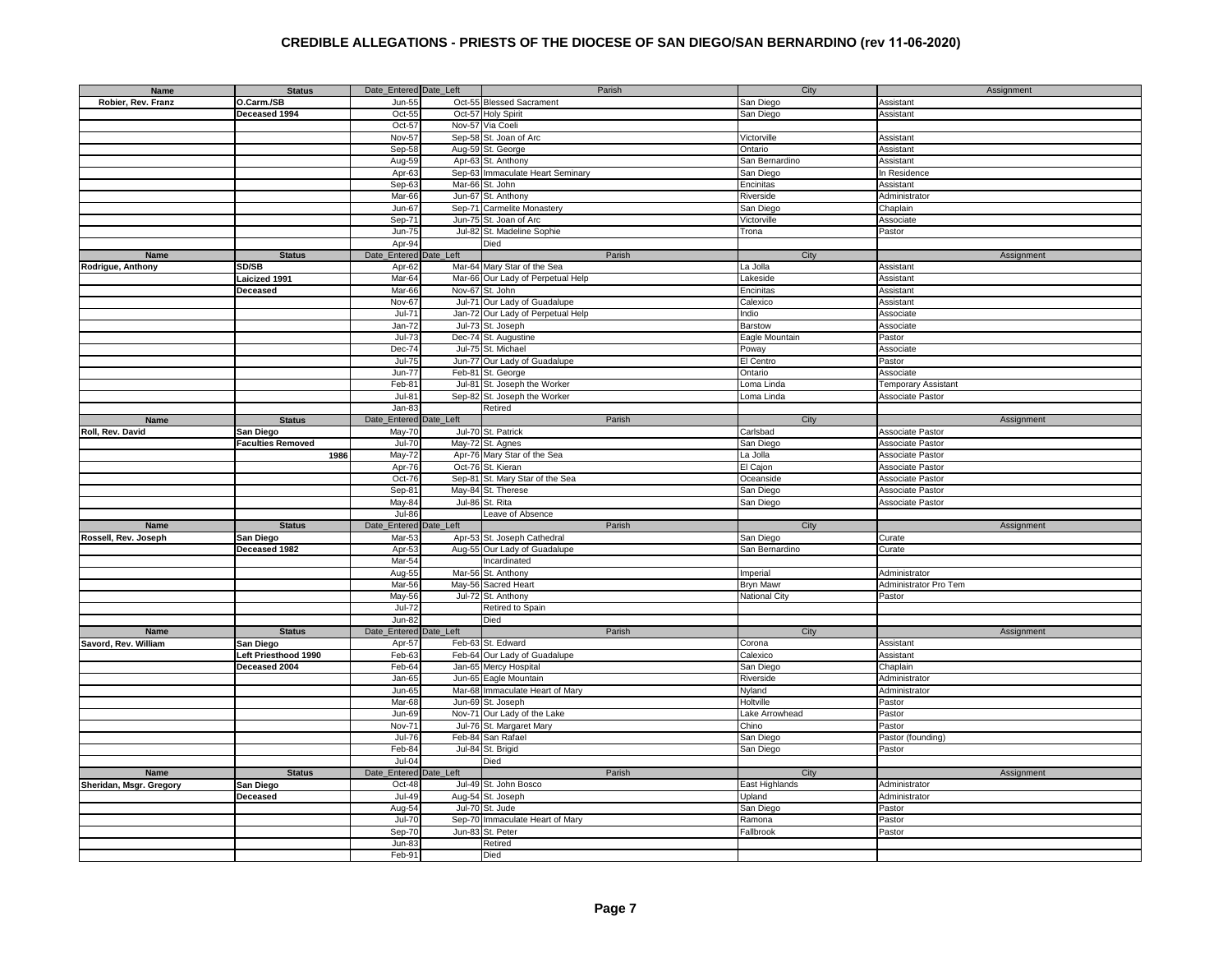| Name                   | <b>Status</b>               | Date_Entered Date_Left | Parish                                             | City                 | Assignment            |
|------------------------|-----------------------------|------------------------|----------------------------------------------------|----------------------|-----------------------|
| Sierra, Rev. Frank     | San Diego                   | Oct-70                 | Feb-74 St. Joseph                                  | Upland               | Associate Pastor      |
|                        | Removed 2002                | Feb-74                 | Jul-75 Our Lady of Soledad                         | Coachella            | Associate Pastor      |
|                        |                             | <b>Jul-75</b>          | Jul-79 St. John                                    | Encinitas            | Associate Pastor      |
|                        |                             | $Jul-79$               | Feb-88 Our Lady of Perpetual Help                  | Brawley              | Pastor                |
|                        |                             | Feb-88                 | Feb-88 Retired                                     |                      |                       |
| Name                   | <b>Status</b>               | Date_Entered Date_Left | Parish                                             | City                 | Assignment            |
| Spain, Msgr. William   | San Diego                   | Jun-56                 | Sep-56 St. Bernardine                              | San Bernardino       | Assistant             |
|                        | Deceased 1993               | Sep-56                 | Dec-56 Sacred Heart                                | San Diego            | Assistant             |
|                        |                             | Dec-56                 | Mar-63 College for Men                             | San Diego            | Staff                 |
|                        |                             | Mar-63                 | Jun-69 St. Mark                                    | San Marcos           | Pastor                |
|                        |                             | Jun-69                 |                                                    | Solana Beach         | Pastor                |
|                        |                             |                        | Nov-84 St. James                                   |                      |                       |
|                        |                             | Nov-84                 | Jun-86 Sacred Heart                                | Coronado             | In Residence          |
|                        |                             | $Jun-86$               | Retired                                            |                      |                       |
|                        |                             | Jul-93                 | Died                                               |                      |                       |
| Name                   | <b>Status</b>               | Date_Entered Date_Left | Parish                                             | City                 | Assignment            |
| Thompson, Rev. Matthew | San Diego                   | Oct-28                 | May-30 St. Gregory                                 | Los Angeles          | Assistant             |
|                        | Deceased 1976               | $Oct-30$               | Nov-34 St. Ignatius                                | Los Angeles          | Assistant             |
|                        |                             | Nov-34                 | Oct-37 St. Joseph                                  | San Diego            | Assistant             |
|                        |                             | $Oct-37$               | Nov-39 Our Lady of Guadalupe                       | Calexico             | Pastor                |
|                        |                             | Nov-39                 | Dec-40 Our Lady of Guadalupe                       | San Diego            | Pastor                |
|                        |                             | Dec-40                 | May-42 Nazareth House                              | San Diego            | Chaplain              |
|                        |                             | May-42                 | May-43 St. Joseph                                  | <b>Big Bear Lake</b> | Pastor                |
|                        |                             | May-43                 | Jun-75 St. Richard                                 | Corona               | Pastor                |
|                        |                             | <b>Jun-75</b>          | Retired                                            |                      |                       |
|                        |                             | Oct-76                 | Died                                               |                      |                       |
| Name                   | <b>Status</b>               | Date Entered Date Left | Parish                                             | City                 | Assignment            |
| Uboldi, Rev. Victor    | San Diego                   | $Jan-63$               | Aug-64 Our Lady of Rosary                          | San Diego            | Assistant             |
|                        | Deceased 2001               | Aug-64                 | Dec-64 Santa Anita Hospital                        | Lake Arrowhead       | Chaplain              |
|                        |                             | Dec-64                 | Jun-65 St. Mary                                    | El Centro            | Assistant             |
|                        |                             | Jun-65                 | Sep-65 Our Lady of Guadalupe                       | San Bernardino       | Assistant             |
|                        |                             | Sep-65                 | Aug-66 St. Patrick                                 | Carlsbad             | Assistant             |
|                        |                             | Aug-66                 | Apr-68 Our Lady of Guadalupe                       | Chino                | Assistant             |
|                        |                             | Apr-68                 | Feb-70 Our Lady of Guadalupe Shrine                | Riverside            | Assistant             |
|                        |                             | Feb-70                 | Jun-74 St. Jude Shrine                             | San Diego            | Associate Pastor      |
|                        |                             | Jun-74                 | Oct-75 St. Anthony                                 | San Bernardino       | Associate Pastor      |
|                        |                             | Oct-75                 | Apr-82 St. Mary                                    | Escondido            | Associate Pastor      |
|                        |                             | Apr-82                 | Retired                                            |                      |                       |
|                        |                             | Apr-01                 | Died                                               |                      |                       |
| <b>Name</b>            | <b>Status</b>               | Date_Entered Date_Left | Parish                                             | City                 | Assignment            |
| Valverde, Rev. William | SD/SB                       | Apr-62                 | Aug-64 Mary Star of the Sea                        | Oceanside            | Assistant             |
|                        | <b>Left Active Ministry</b> | Aug-64                 | Jun-65 Our Lady of Perpetual Help                  | Indio                | Assistant             |
|                        |                             | <b>Jun-65</b>          | Dec-66 St. Mary                                    | El Centro            | <b>Assistant</b>      |
|                        | Prayer & Penance 2010       |                        | Jun-67 Our Lady of Guadalupe Shrine                |                      |                       |
|                        |                             | Dec-66                 |                                                    | Riverside            | Assistant             |
|                        |                             | Mar-68                 | Jun-68 St. Joseph                                  | Upland               | Administrator Pro Tem |
|                        |                             | Jun-67                 | Jun-68 St. Joseph                                  | Upland               | Assistant             |
|                        |                             | <b>Jun-68</b>          | Dec-69 St. Edward                                  | Corona               | Assistant             |
|                        |                             | Dec-69                 | Oct-73 St. Mary                                    | Escondido            | Associate Pastor      |
|                        |                             | Oct-73                 | Apr-76 St. Ann                                     | Needles              | Pastor                |
|                        |                             | Apr-76                 | Jul-77 County Jail, San Diego/ Little Flower Haven | La Mesa              | Chaplain              |
|                        |                             | Jul-77                 | Dec-82 Patton State Hospital                       | Patton               | Chaplain              |
|                        |                             | $\overline{Ju}$ -83    | <b>Left Diocese</b>                                |                      |                       |
|                        |                             |                        |                                                    |                      |                       |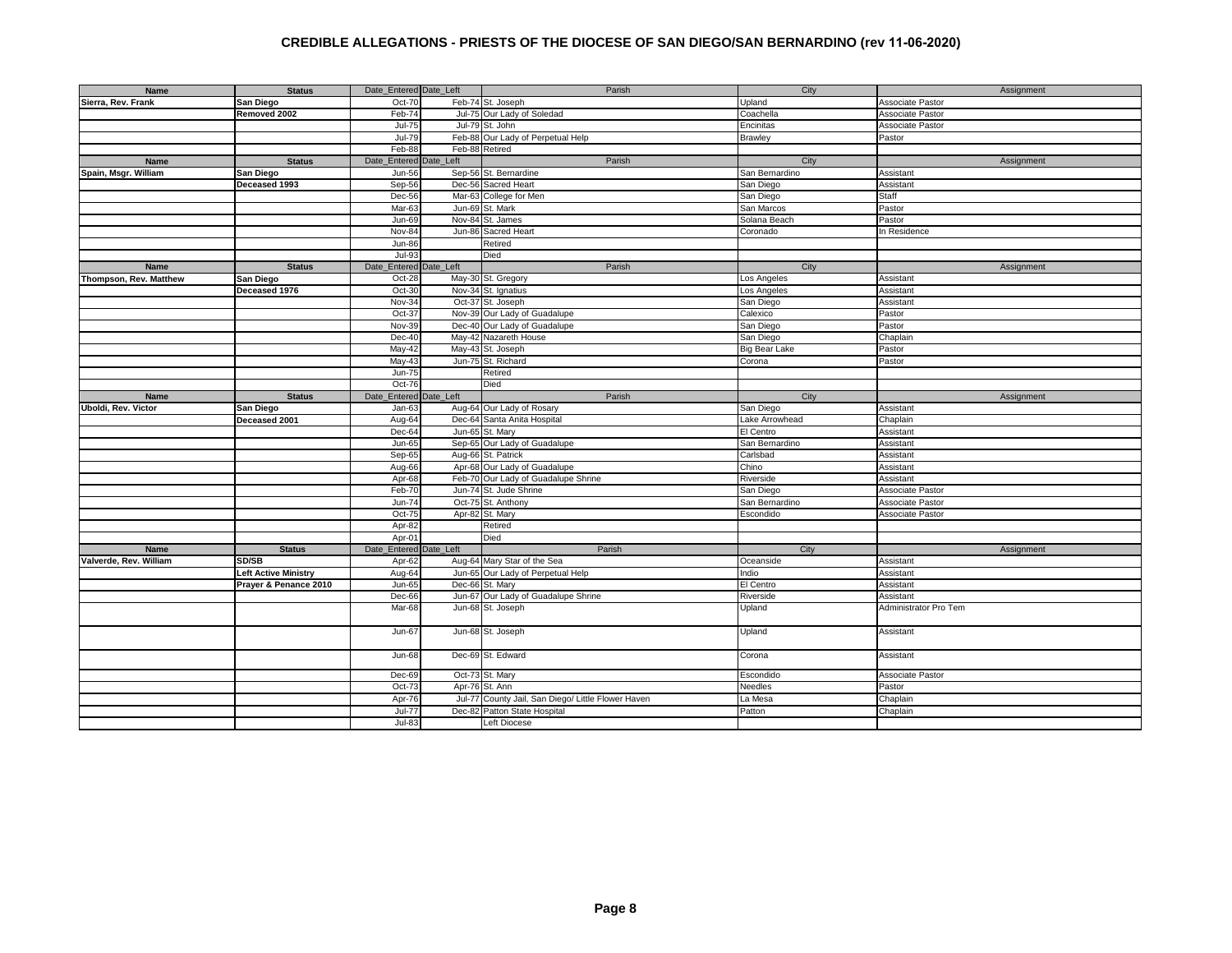| Name                | <b>Status</b> | Date Entered Date Left | Parish                            | City                      | Assignment             |
|---------------------|---------------|------------------------|-----------------------------------|---------------------------|------------------------|
| Vinyard, Rev. Barry | San Diego     | Jun-74                 | Jan-75 St. Joseph                 | Barstow                   | Deacon                 |
|                     | Removed       | <b>Jun-75</b>          | Feb-77 Our Lady of Guadalupe      | Baja California           | Associate Pastor       |
|                     |               | Feb-77                 | Jul-81 Our Lady of Guadalupe      | Calexico                  | Associate Pastor       |
|                     |               | <b>Jul-81</b>          | Aug-83 St. John                   | Encinitas                 | Associate Pastor       |
|                     |               | Aug-83                 | Oct-85 St. Patrick                | Carlsbad                  | Associate Pastor       |
|                     |               | Oct-85                 | Jun-86 Our Lady of Mt. Carmel     | San Diego                 | Associate Pastor       |
|                     |               | <b>Jun-86</b>          | Jul-91 Our Lady of Guadalupe      | Calexico                  | Pastor                 |
|                     |               | <b>Jul-91</b>          | Jul-97 University of San Diego    | San Diego                 | <b>Campus Ministry</b> |
|                     |               | <b>Jul-97</b>          | Jan-01 Our Lady of Perpetual Help | Lakeside                  | Senior Associate       |
|                     |               | Jan-01                 | Jan-02 El Centro Juvenile Hall    | El Centro/Imperial Valley | Chaplain               |
|                     |               | Jan-02                 | Dec-03 Calipatria Jail            | Calipatria                | Chaplain/assisting     |
|                     |               | $Dec-03$               | Retired                           |                           |                        |
|                     |               | $Dec-03$               | Faculties revoked                 |                           |                        |